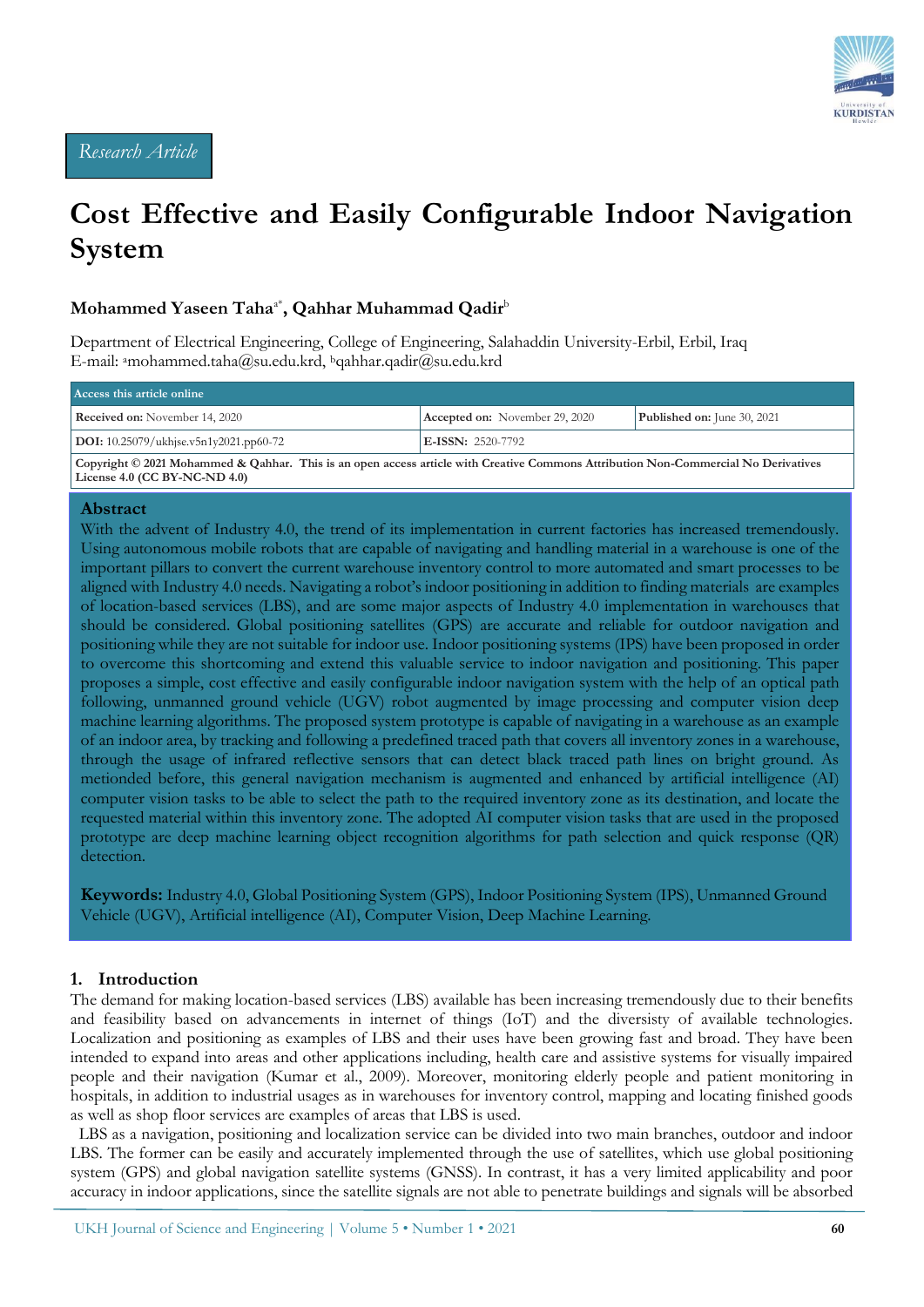

and distorted (Kotanen et al., 2003). Thus, to make this service available indoors, new techniques have been developed such as, WIFI, Bluetooth low energy (BLE), radio frequency identification (RFID), ultrasound, infrared and ultra-wide band (UWB) based positioning.

 Obviously, Industry 4.0 aims to convert the manufacturing processes and warehousing to be smarter and digitized through the integration of advanced technologies such as, IoT, AI, autonomous robots and Cyber physical systems. In case of a warehouse management system, the aforementioned Industry 4.0 goal can be achieved through employing smart mobile robots integrated with AI and IoT. Indoor positioning and material handling, are the most important challenges and tasks in employing smart robots in warehouses and indoor areas. Different IPS technologies can be used to ensure autonomous robot navigation and smarter material handling. The selection of the most appropriate one is dependant upon the needs and requirements. In this paper, a cost-effective hybrid technique is being proposed to achieve autonomous indoor navigation and material handling using a simple line following mechanism enhanced by deep machine learning based object recognition and computer vision. An unmanned ground vehicle (UGV) is equipped with the required sensors for line detection and obstacle avoidance in addition to a camera that captures surrounding real-time environment and streams it to an object recognition algorithm. The adopted deep machine learning object recognition algorithm assists the navigation system by path planning and finding the path to the required destination zone where the object is located. When, the robot reaches the required destination, it can detect the required object which is labeled with a dedicated quick response (QR) code, through a computer vision based QR code detection algorithm.

 The paper is organized as follows. In section 2, related works have been reviewed. Section 3 describes IPS and navigation systems, and the available technologies for its implementation. Section 4 illustrates the proposed system architecture and design. The System workflow and operation is explained in Section 5. In Section 6, the system subfunctions tests are deployed and their performance results are discussed. Section 7 concludes the paper and forecasts possible future work.

#### **2. Related Work**

There are diverse techniques and methods to implement indoor positioning and navigation in any indoor area. Some related work is mentioned in this regard. An infrared technology to estimate the location of a mobile robot in an intelligent space has been proposed (Gorostiza et al., 2011). It estimates the robot's position by using a sensorial system to measure the distances from the robot to five sensors by measuring the differential phase shifts in sinusoidal modulated infrared signal emitted by the robot, and then introducing the measured distances to a hyperbolic trilateration system.

 An RFID based localization system was deployed in Italy, to locate visually impaired people (Biader Ceipidor et al., 2009) where an RFID reader is installed at the tip of a cane and RFID tags are buried in the sidewalks through which the predefined location information embedded in them and a person's location is known.

 BLE technology is used to estimate the location of objects equipped with BLE tags and hence facilitates their navigation through the obtained location information. An example of BLE related work for asset tracking in a warehouse was proposed by Lee et al. (2019). Moreover in other work, (IPS) for use in a warehouse was proposed using iBeacon technology which is BLE based technology and was released by Apple Inc. (Zhao et al., 2016).

 Another approach to grant autonomous navigation and positioning to UGV robots by integrating a team of UGV and unmanned aerial vehicle (UAV) is to use the UAV to assist the UGV in localization and navigation tasks by providing real-time surrounding environment information, such as using an UGV-UAV integration system collecting data on construction sites (Asadi et al., 2020). Furthermore, a vision-based target detection and localization system was proposed by using cooperative integration of an UAV and multiple UGVs to detect targets and find their locations in real-time (Minaeian et al., 2015).

 A suitable UGV indoor navigation system was also proposed, using an integrated navigation system that integrates two-dimensional Light Detection and Ranging (LiDAR), odometry and Inertial Navigation System (INS) by (Liu et al., 2015).

#### **3. Indoor Positioning And Navigation Systems**

The ability to locate an object or people in a building or an indoor area is known as indoor positioning (Ni et al., 2003). This can be achieved through different techniques tried under IPS, which is basically composed of two main components, anchors and location tags (Mautz, 2012). On the other hand, indoor navigation systems are the systems that grant people or objects the ability to find a path to a determined destination point from their starting position and vice versa.

 Diversity of available materials and obstacles with different dimensions, shape and characteristics affect the signal propagation and strength that travels between anchors and location tags installed in indoor environments. This makes IPS more complicated and challenging than outdoor positioning systems (Brena et al., 2017).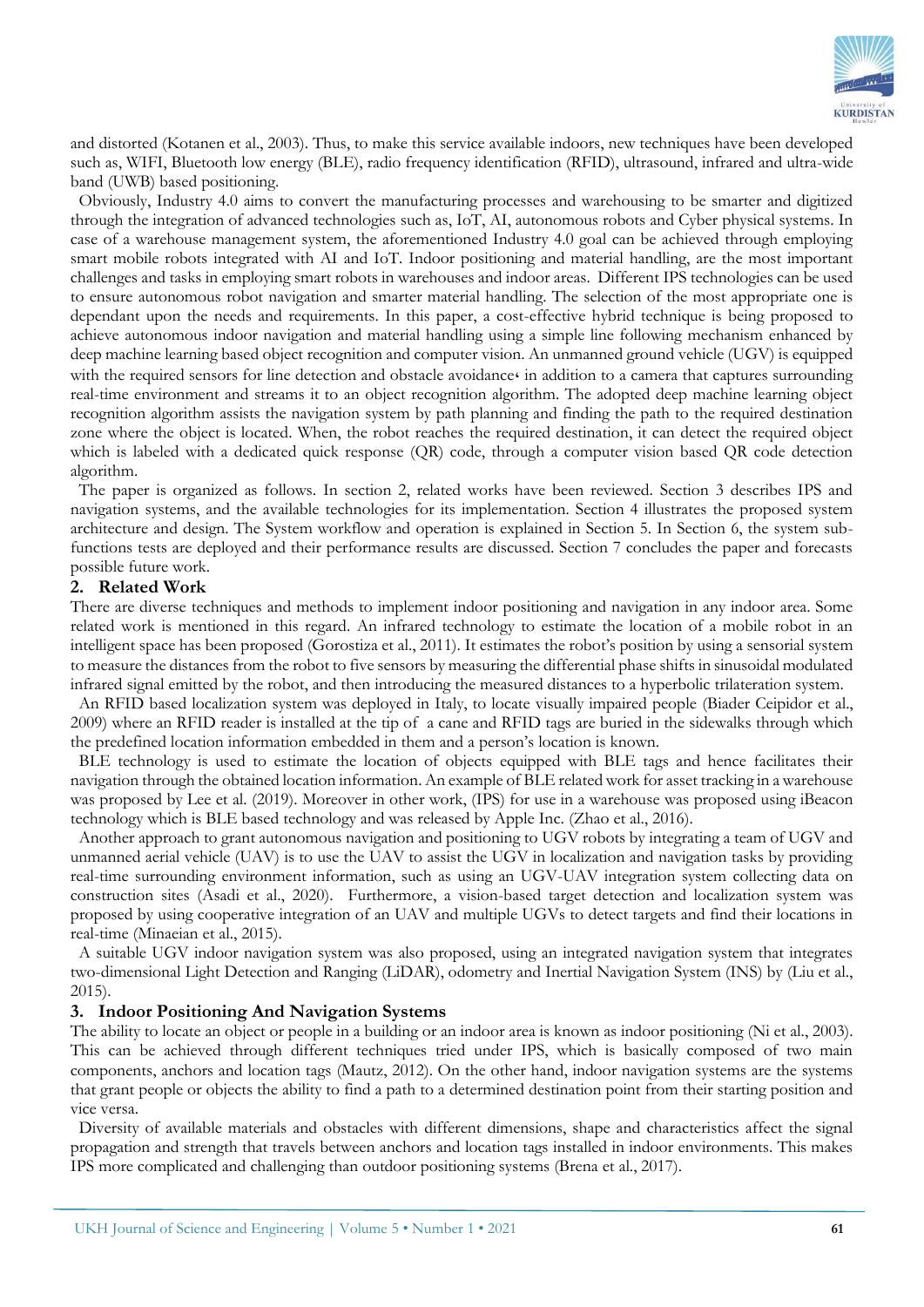

 Due to the abovementioned challenges, opportunities and features that present in implementing IPSs, diverse approaches and technologies have been used for indoor positioning and navigation systems in literature, each with specific advantages and drawbacks, as mentioned below:

 Proximity based systems can find object positions within a building at room level accuracy through the usage of beacons and tags. This method offers a simple IPS at almost the lowest cost compared to other techniques with the lowest accuracy.

 IPS considers Bluetooth technology as a resource and a competitor to Wi-Fi based IPS techniques. BLE is a good example of this technique (Kriz et al., 2016). In recent health care work, BLE beacons were used to track patients holding BLE tags in a hospital as an indoor environment (X. Lin, 2015). Moreover, an indoor localization and navigation solution was proposed using short range BLE to identify the location of different structures, which could be used as a self-sufficient navigation system for visually impaired people using an android application (Nagarajan et al., 2020).

 Another technique is known as WiFi-based systems. In this method, WiFi transmitters are used as tags (Kim et al., 2016). The position of a tag would be calculated by an algorithm that takes the information about time and strength of the packets that were transmitted by the tag to a number of different access points in the facility from a common backend. This method has the accuracy of three to five meters (Gezici, 2008). To further improve this accuracy level, additional WiFi access points should be added, since it works on the time difference of arrival (TDOA) measurement principle which would be an expensive, cost demanding method and more a more energy consuming option compared to other alternatives.

 UWB is a pinpoint precision technology which is used in an indoor localization system. Although, it has the most accurate position measurement capability, its main drawback is the cost as it is the most expensive available technology for IPS. In this technique, a very wide pulse over a GHz spectrum is transmitted by several UWB transceivers. They then listen to the short coded ultra-wide response pulses generated by UWB tags. Then, a very accurate time measurement report would be sent to a central server by each of them. A human indoor localization technique is proposed by using UWB technology with time delay measurements. The localization of human position is done through UWB based distance data, in addition, a time delay localization model is employed by using an extended finite impulse response (EFIR) filter (Xu et al., 2017). High accuracy and installation cost, limit the usage of this technology to precision specific scenarios such as in material flow control in a manufacturing facility and warehousing for inventory control. While it would be a poorly utilized option if used in hospitals and places where pinpoint accuracy is not a must.

 Ultrasonic or acoustic systems are another available system used in indoor positioning. This system works exactly the same way as UWB and has the same architectural design except that it uses sound waves instead of radio waves. Receivers receive ultrasonic sound waves generated by tags. This system's accuracy is roughly close to that of UWB but it has non-line of sight (NLOS) issues when the beacon and tags are interrupted by obstacles. A novel sensor grid transmitter technique has been proposed for adoption in indoor positioning applications for vehicle navigation. It uses 40 KHz ultrasonic transmitters that transmit ultrasonic signals and a vehicle position is calculated by measuring the arrival time of incoming ultrasonic signals (Kapoor et al., 2016).

 Optical technology-based systems, use both visible and invisible lights for estimating a tag's position. Infra-red (IR) light pulses are used in infrared based systems for indoor positioning and localization. In this system, installed IR receivers in every area read IR pulses generated from the IR tags. This system is a very reliable way to assure room level accuracy, since it uses infra-red (IR) pulses which are light pulses that cannot penetrate the walls in contrast to radio waves. In other words, radio wave-based systems suffer more from false readings or indications due to their ability to penetrate walls, thus in some cases a dedicated tag's signals could be sensed by other readers not related to the indicated room or area through the walls. In general, radio wave-based systems perform better in open space areas such as, manufacturing warehouses, while light and sound-based systems are best suited to closed areas such as hospitals.

 We can conclude that with all of the systems mentioned, their application and selection is highly dependent upon the deployment environment and required level of accuracy. However, their deployment for indoor positioning and navigation services in a warehouse or shop floor environment is highly restricted to the performance challenges of each technique in these environments.

 Optical technology-based systems, IR based systems for instance, face serious issues when implemented in a warehouse environment such as the accuracy and reliability are affected by many optical signal characteristics including reflectivity and scattering when hitting obstacles, as well as the requirement of line of sight (LOS) clearance between anchors and tags. Due to these challenges, implementing IR based navigation in a warehouse is challenging and has poor accuracy due to the many different objects with different dimensions which in turn results in poor LOS (Brena et al., 2017). On the other hand, other radio wave-based techniques require special designs as they are not easily configurable to constructional changes and new area planning as well as their considerably expensive prices. Table 1 illustrates the different navigation systems with their associated advantages and drawbacks.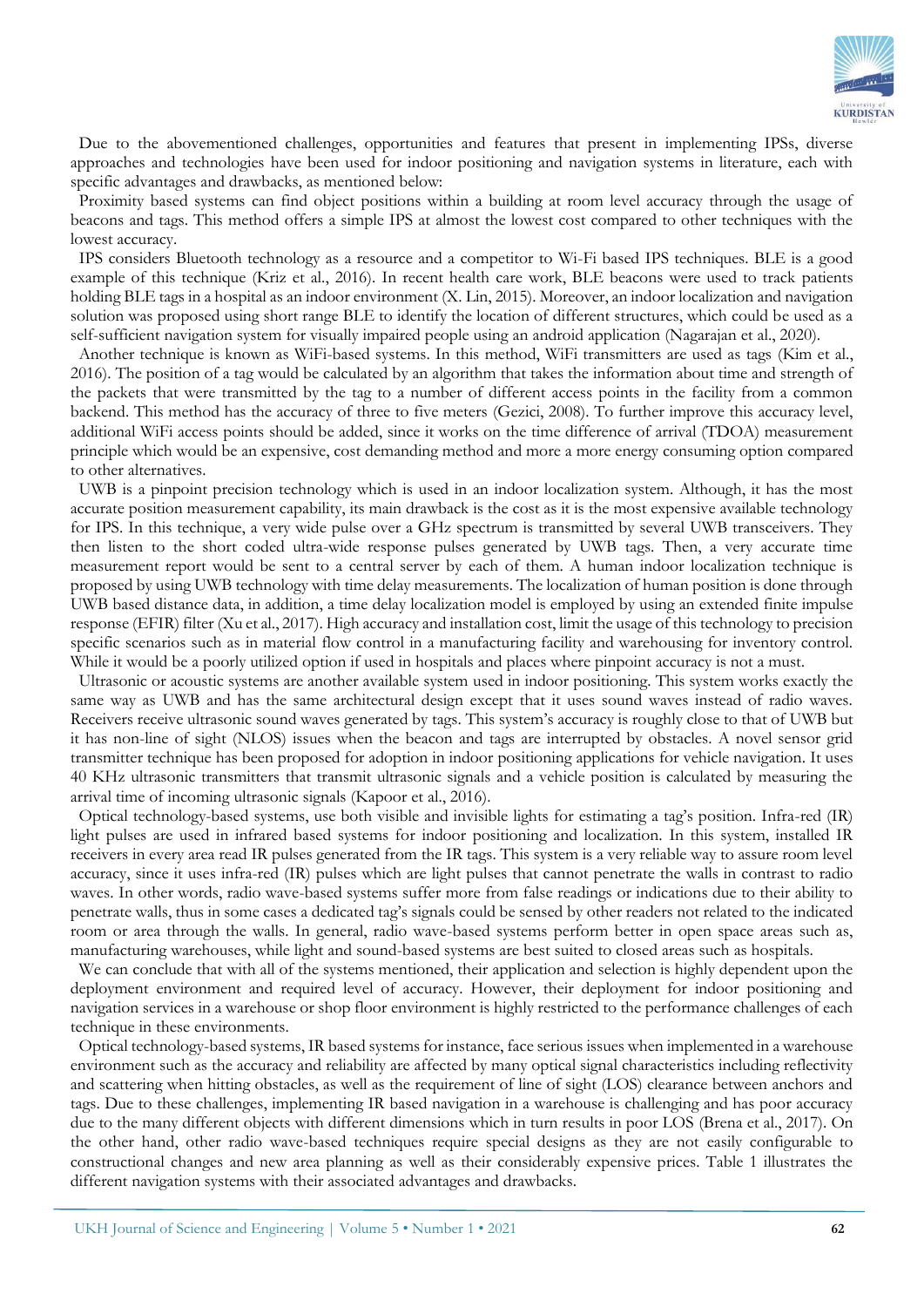

|  |  |  | Table 1. Examples of indoor navigation systems and their advantages and drawbacks. |
|--|--|--|------------------------------------------------------------------------------------|
|  |  |  |                                                                                    |

| <b>Navigation System</b><br>Technology    | Research                                       | Advantages                                                                                                                                | <b>Drawbacks</b>                                                                                                                                                          |
|-------------------------------------------|------------------------------------------------|-------------------------------------------------------------------------------------------------------------------------------------------|---------------------------------------------------------------------------------------------------------------------------------------------------------------------------|
| <b>BLE</b>                                | (Kriz et al., 2016;<br>Nagarajan et al., 2020) | Needs low computing<br>resources, very low power<br>consumption, low cost,<br>availabile in most smart phones<br>with different platforms | Interference by physical<br>barriers, which results in signal<br>attenuation and reflection                                                                               |
| WiF <sub>i</sub>                          | (Cui et al., 2019; Kim<br>et al., 2016)        | Low cost and availabile in most<br>buildings in terms of coverage                                                                         | High modification cost due to<br>requirement of<br>remapping activity, which<br>could be expensive, in case of<br>access point or building<br>organization changes        |
| <b>UWB</b>                                | (Tiemann & Wietfeld,<br>2017; Xu et al., 2017) | High precision, pinpoint<br>positioning accuracy                                                                                          | Considerable high installation<br>and maintenance cost.<br>Cannot be easily reconfigured<br>based on any building<br>arrangement changes.<br>Complexity in implementation |
| Optical Technology-<br>Based Systems (IR) | (Gorostiza et al., 2011)                       | Low operating cost for end<br>users                                                                                                       | High installation cost, sensitive<br>to obstacles in terms of<br>reflectivity and scattering,<br>interference with sunlight and<br>indoor brightness levels               |

# **4. System Architecture and Design**

The proposed model in this paper focuses more on navigation rather than localization. The goal is achieved through the use of low cost and easily configurable technologies. In the sections below, the paper describes the architecture and design of the system in detail.

#### **4.1. Navigation**

The proposed navigation system for the mobile robot is performed by the usage of infrared reflectance-based line tracking sensor TCRT5000. It is mounted at the bottom of the robot car chassis. As illustrated in Figure 1, it basically consists of an infrared transmitter (LED) and receiver module (photo transistor) to detect reflected infrared light. It measures the amount of reflected infrared light transmitted by an LED emitter which in turn detects the transitions between dark and bright colors or surfaces. The line tracking sensor enables the robot to track a line optically by detecting the difference in infrared reflectance from surfaces of different brightness levels. In our model, the ground color is bright (white color) and black tape is used as a patrol or path.





#### **4.2. Collision Avoidance and Obstacle Mapping**

In order to guarantee proper and collision free navigation, collision avoidance and obstacle detection properties should be implemented for the aforementioned line following navigation. In the proposed prototype, this property is achieved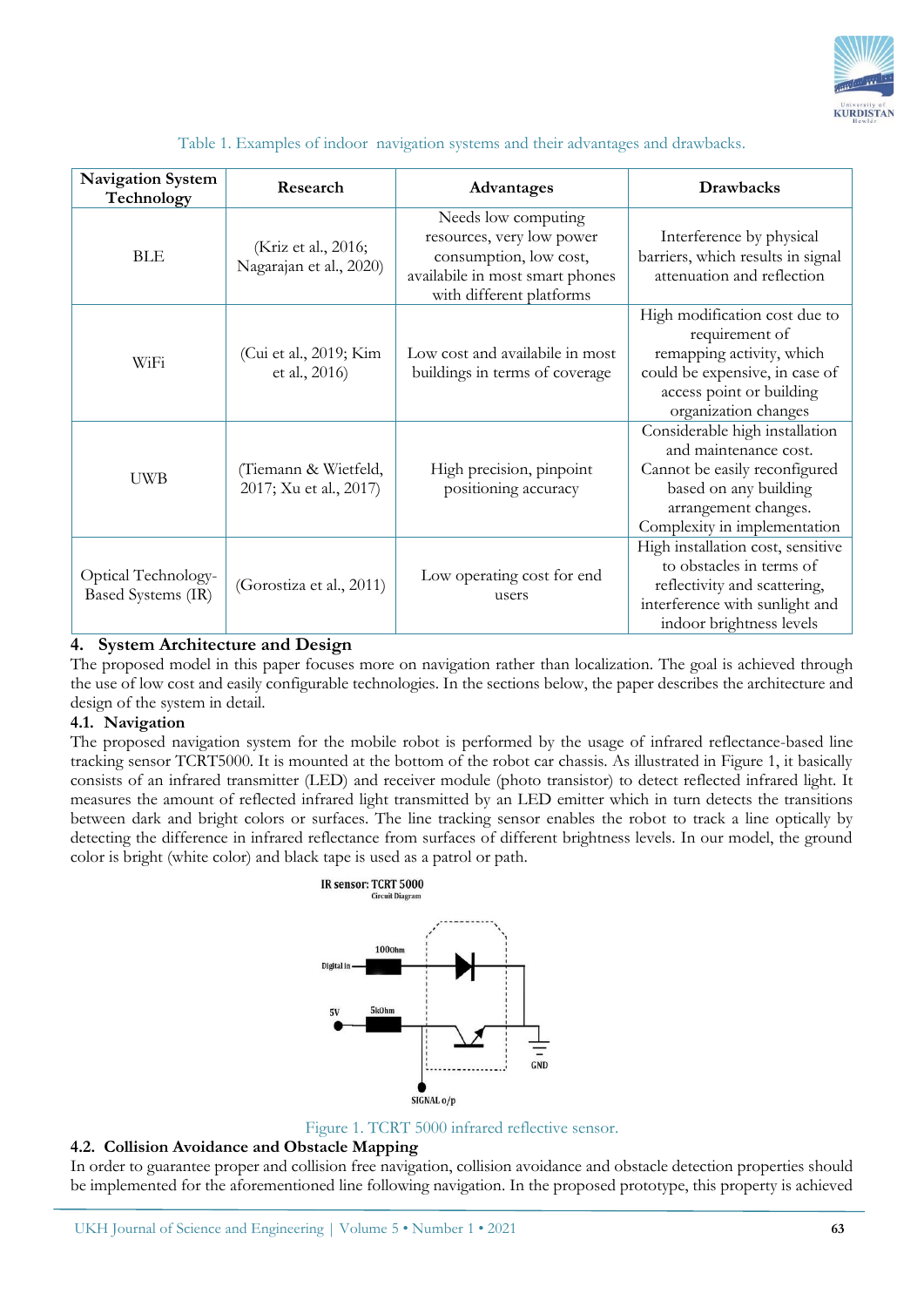

by using ultrasonic sensors in front and rear ends of the robot car. The ultrasonic ranging sensor used in the proposed prototype is HC-SR04 which provides 2 cm to 4 m operation range with ranging accuracy of 3 mm. It consists of an ultrasonic transmitter and a receiver. It transmits eight 40 kHz ultrasonic pulses then checks any reflected signal (ECHO) during which the interval between pulse transmission and feedback is measured. As a result, the distance from the obstacle or object can be calculated using Eq.(1)

 $Distance = (time interval * sound velocity)/2$  (1)

Where sound velocity in air  $=$  340 m/s

As mentioned before, the proposed navigation system functions based on line following principle plus object recognition using deep machine learning which will be explained in the next section.

# **4.3. Object Recognition Using Deep Machine Learning**

The role of machine learning is for identifying the desired destination among multiple available options resulting from using a line following mechanism. While the robot is on the main patrol and there are other branches available out from the main patrol, the machine learning algorithm will take the lead to decide which branch should be chosen based on the image recognition algorithm. It can also be used for tracking and detecting the required item through optical QR code scanning using the robot camera and OPENCV library, QR-detection algorithm. When the robot is in the right zone where the required item exists, it starts scanning the shelves to find the required item, picks it up and then transports it.

#### **4.4. System Architecture**

The prototype architecture consists of two main sections, hardware and software. In the hardware section, a vehicle robot is equipped with necessary sensors and parts required for successful collision free navigation. Whereas, the software section is responsible for the robot navigation program which is written in Python and image processing for computer vision tasks using OPENCV library and convolutional neural network (CNN) based on deep machine learning object recognition algorithms. The object recognition model is established by using deep machine learning using Keras and TensorFlow GPU backend. The architecture is illustrated in Figure 2. The hardware section consists of raspberry pi3B microcomputer as robot's main controller, servo motors and their corresponding PWM driver, ultrasonic sensor HC-SR04 sensor for obstacle detection and distance measurement, infrared reflective sensor TCRT5000 grants line following ability to the robot. Furthermore, the robot is equipped with a 2MP camera for capturing surrounding environments video in real time which will be used for object recognition and QR-code scanning for tracking the required item's position.

 The program that makes the robot functional is written in Python. The robot controller streams real-time video captured by the camera to the main edge computing device for computer vision and object recognition tasks. The object detection and recognition algorithm used in the prototype is single shot multi box detector (SSD) based on VGG16 convolutional neural network architecture model (Liu et al., 2016). In this prototype as mentioned previously, tensorflow object detection application programming interface (API) is used as a machine learning platform, and Keras is used as the API to train the deep learning convolutional neural network and more specifically "[ssd\\_mobilenet\\_v2\\_coco](http://download.tensorflow.org/models/object_detection/ssd_mobilenet_v2_coco_2018_03_29.tar.gz)" model is used, which is able to recognize 100 different object classes, moreover it can be trained for any user specific object classifications.

#### **5. System Workflow**

Figure 3 is the flowchart that illustrates the working mechanism of the prototype. The request center continuously scans for new requests. The request is from a database containing the required item's location information and its available quantity. When the new request is placed, the job organizer forwards the data to the robot. The robot starts navigating to the required area, finding and transporting the requested object. The navigation process will be done by following the main patrol by using the feedback from a infrared reflective sensor. The robot keeps tracing on the patrol while sending real-time video streams of the surrounding environment to the image processing edge device, which is a powerful PC equipped with Nvidia GTX1060 graphics processing unit (GPU). Simultaneously, the streamed data will be processed by an image processing and object recognition edge computing device, which acts as a client for the robot (server). When the required zone where the item is located is found and recognized by the object recognition algorithm, the robot will lean to the detected zone. Here, the second part of the requested item's location data will be searched for, which is the item itself. When the robot reaches the correct zone that shelves of materials are located it uses another computer vision algorithm by OPENCV to scan the QR-codes stuck to the shelves as illustrated in Figure 4. As the required item is scanned the robot picks up the part and starts following the path, which will head to its initial position where the data requested.

 This process will work continuously as long as there are requests available. There are some assumptions that have been made in this prototype. Since there is just a robot or robots in the area, the main patrol is assumed to be free for the robot and dedicated for it uniquely. Whenever the robot detects any temporary obstacle, it stops and waits until the path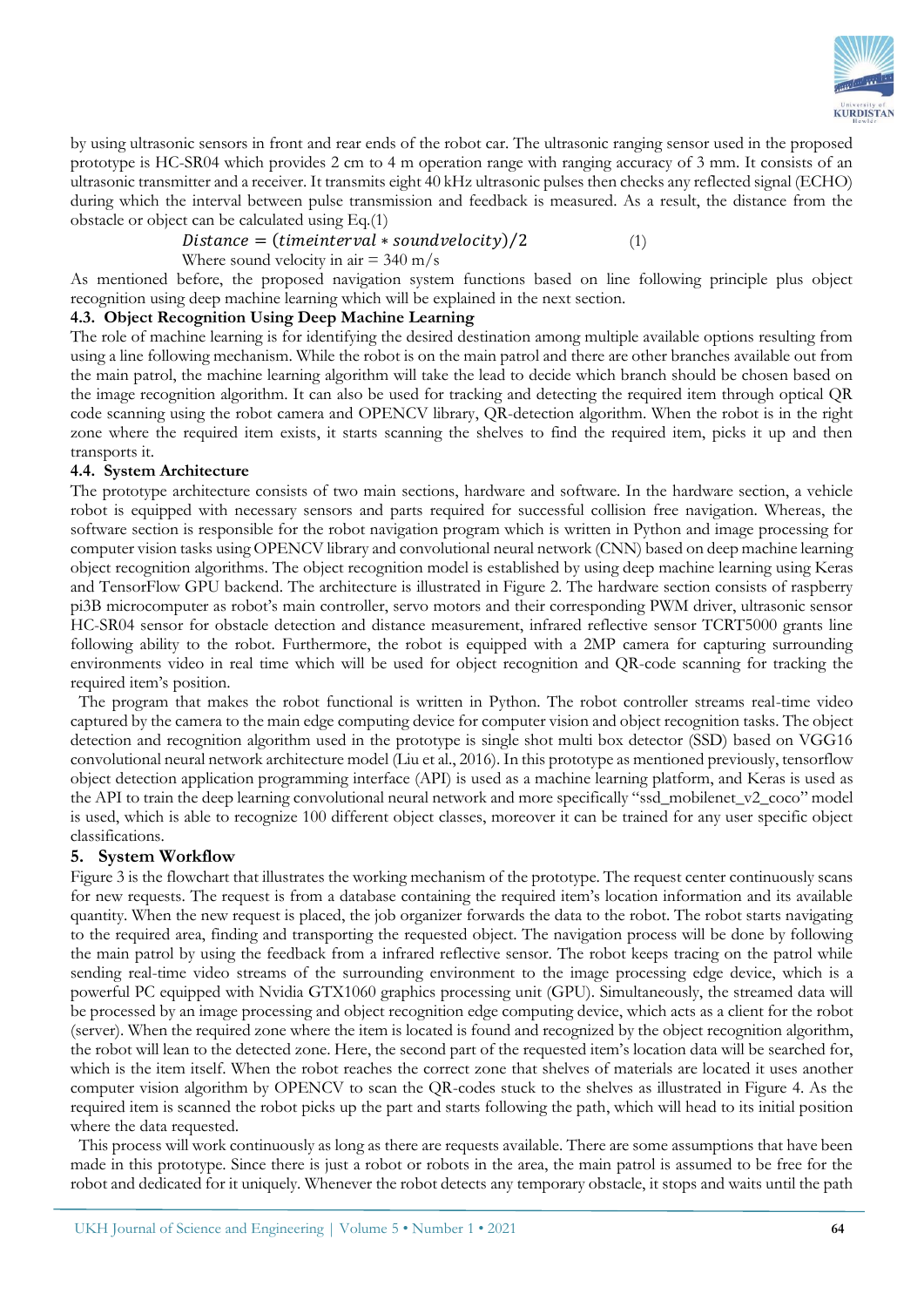

is cleared, if the obstacle remains for more than ten seconds an audible alarm will be actuated to warn warehouse supervisor.



#### Legend:

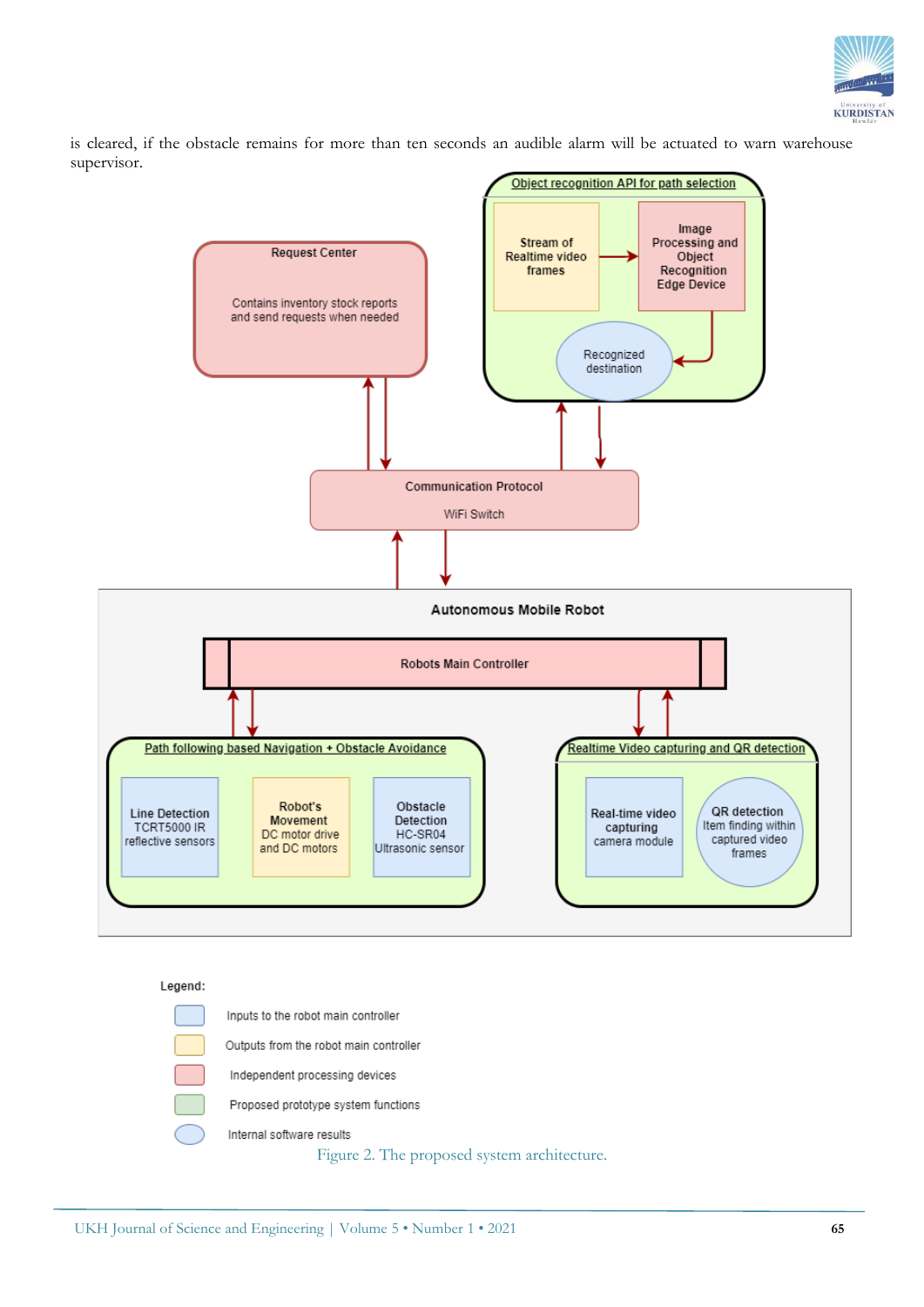





 Obviously, the TCRT5000 IR reflective sensor used for line tracking accuracy might be affected by other sources of light such as sun light and indoor lighting. This noise is eliminated by a denoising mechanism.

 The main objective of this paper is to propose the implementation of Industry 4.0 in warehouses or shopfloor stores. In order to make this implementation successful, an optimum interaction and cooperation between recent technologies is required for indoor positioning and navigation systems. In regards to indoor navigation and positioning systems, it's obvious that there are a number of available advanced technologies that can be deployed according to the needs and system requirements, each with specified advantages and disadvantages. Regarding the proposed method, this paper attempts to focus on the final requirement which is proper material handling and tracking. The main advantage of the proposed method over other advanced technologies is that it can be easily applied and configured to different environments with minimum cost. Moreover, it is compatible and can be reconfigured according to any constructional changes without requiring considerable effort and cost. It also achieves the same final result in terms of navigation and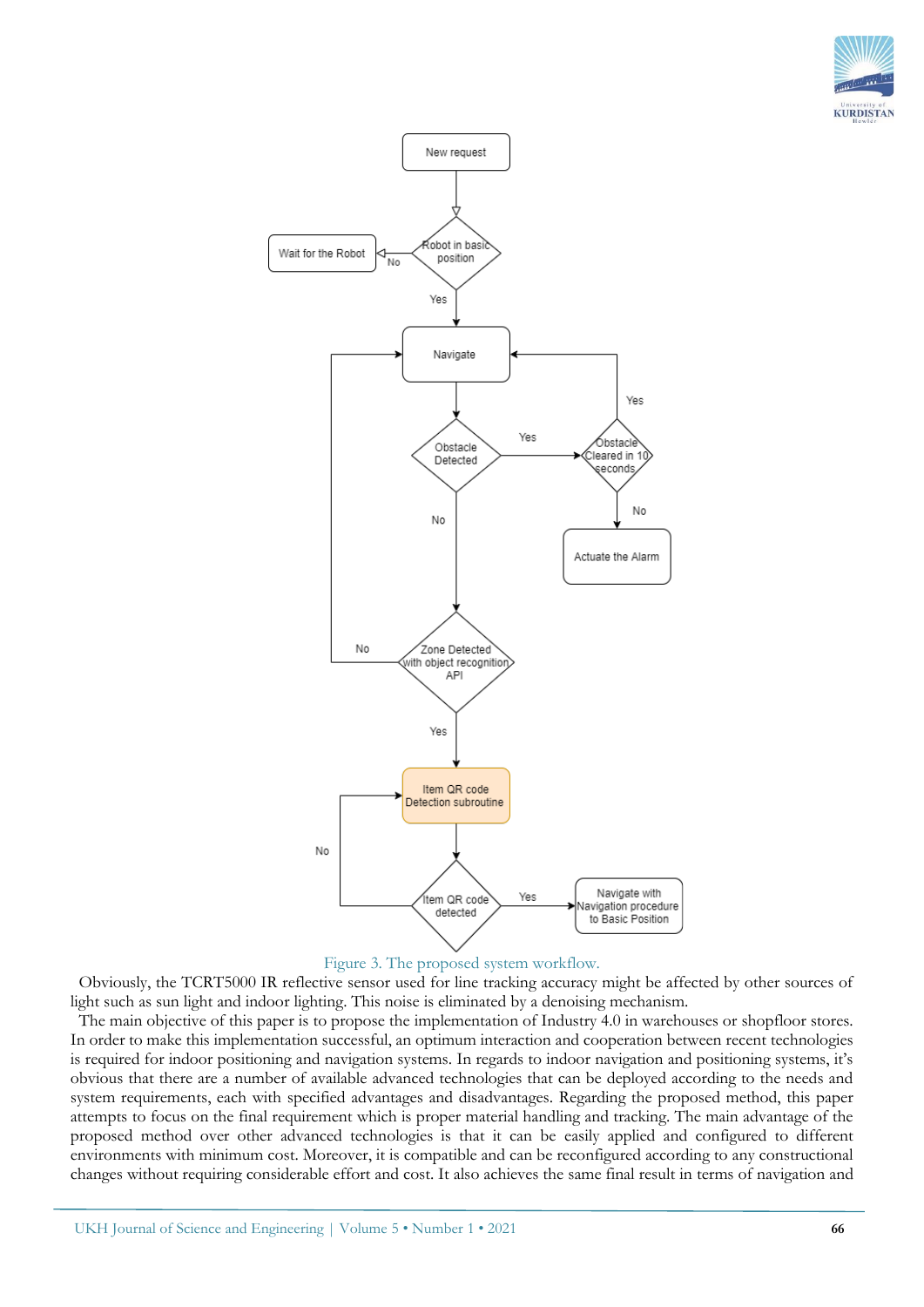

material handling as other available IPS technologies like UWB, BLE, WIFI etc.



Figure 4. The QR-code detection subroutine.

#### **6. Results and Discussion**

In order to check the effectiveness and reliability of the proposed system, the functionality of all used technologies in the prototype was tested in different realtime scenarios and the relevant codes of the program are shown and discussed below.

# **6.1. Line Following Navigation and Obstacle Avoidance Tests**

Collision free navigation is a very important aspect of the proposed system as it guarantees safe navigation of the robot. The precision of obstacle detection and its distance from the robot is vital. Therefore, the ultrasonic sensor (HC-SR04) test was deployed and the result was positive as illustrated in Figure 5. Meanwhile, the base patrol detection navigation mechanism accuracy was tested with different path organizations and conditions in terms of straight paths, normal turns and sharp turns. The navigation mechanism was basically implemented by the usage of infrared reflectance-based line tracking (TCRT5000) sensors installed at the fore-end bottom of the robot car chassis. The line following navigation with two IR reflective sensors on the right and left side of the fore end of the robot chassis was able to accurately follow straight and wide turns, while it did not perform well with sharp turns. This issue was overcome by using some optimization techniques in the navigation code, motor drive PWM control and by increasing the number of IR reflective sensors to three sensors, that were distributed evenly between the right, middle and left sensors. The results of the ten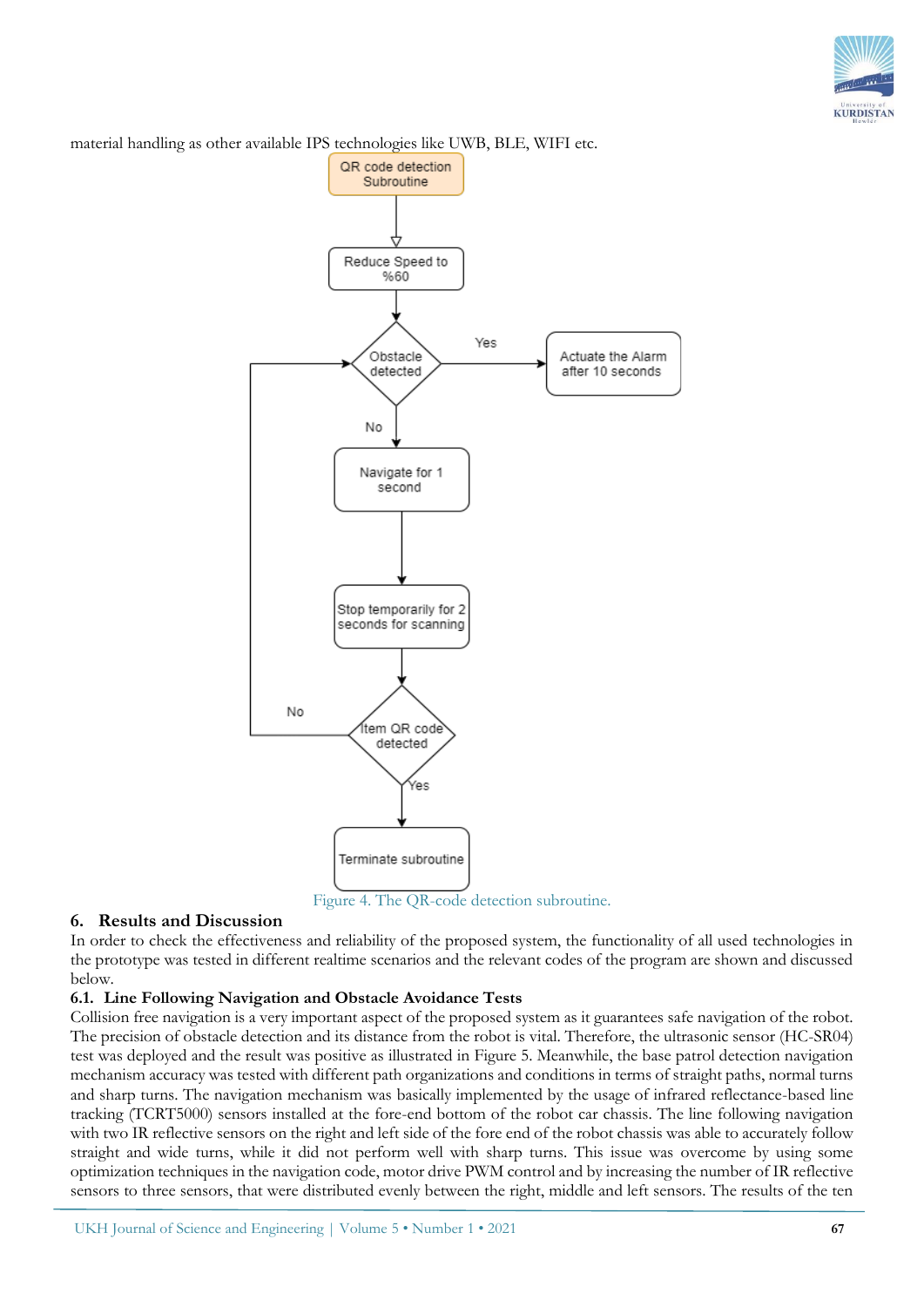



successive tests using different testing conditions and environment brightness levels are illustrated in Figure 6.



Figure 6. Results of 10 successive tests with different modifications and optimization techniques.

**6.2. Object Recognition and Deep Neural Network Model Tests**

As mentioned in previous sections, deep machine learning algorithm-based image processing and object recognition API are trained and used to empower the reliable and successful navigation in terms of path planning and path selection among multiple available paths. Figure 7 and Figure 8 show the results of image processing and object detection to select the required zone, in addition to QR-code detection to detect and track required item. The test result shows that object recognition and QR-code scanning are reliable when they are within the video frame area and predictions are accurate. However, when the robot is used to detect material, QR codes in real testing environment it is obtained that the results are not consitent and success is affected by the robot's navigation speed when it is scanning for materials for the QR codes in the desired inventory zone and the environment's brightness level. To solve this shortcoming and to maintain reliable QR scanning, some modifications and optimization measures have been taken as illustrated in Figure 9. As a good practice measure, to overcome the aforementioned issues, the navigation code was modified to introduce short stops to the robot while the scanning procedure was in progress, to ensure the camera frame settled to avoid misscanning. In addition, extra lighting was added to the inventory area.

# **6.3. Summery**

Table 2 shows the test results of the prototype and its sub-function tests in different environmental conditions. Undoubtedly, the prototype parts are all performing well as shown in the results. The overall prototype performance for autonomous navigation is limited to the performance of different hardware parts used in this study. However, it is optimized by implementing modifications in codes and working conditions. In addition, more robust and better performing parts were replaced for instance, the quality and power rating of the main drive motor, steering servo motors and the corresponding drives.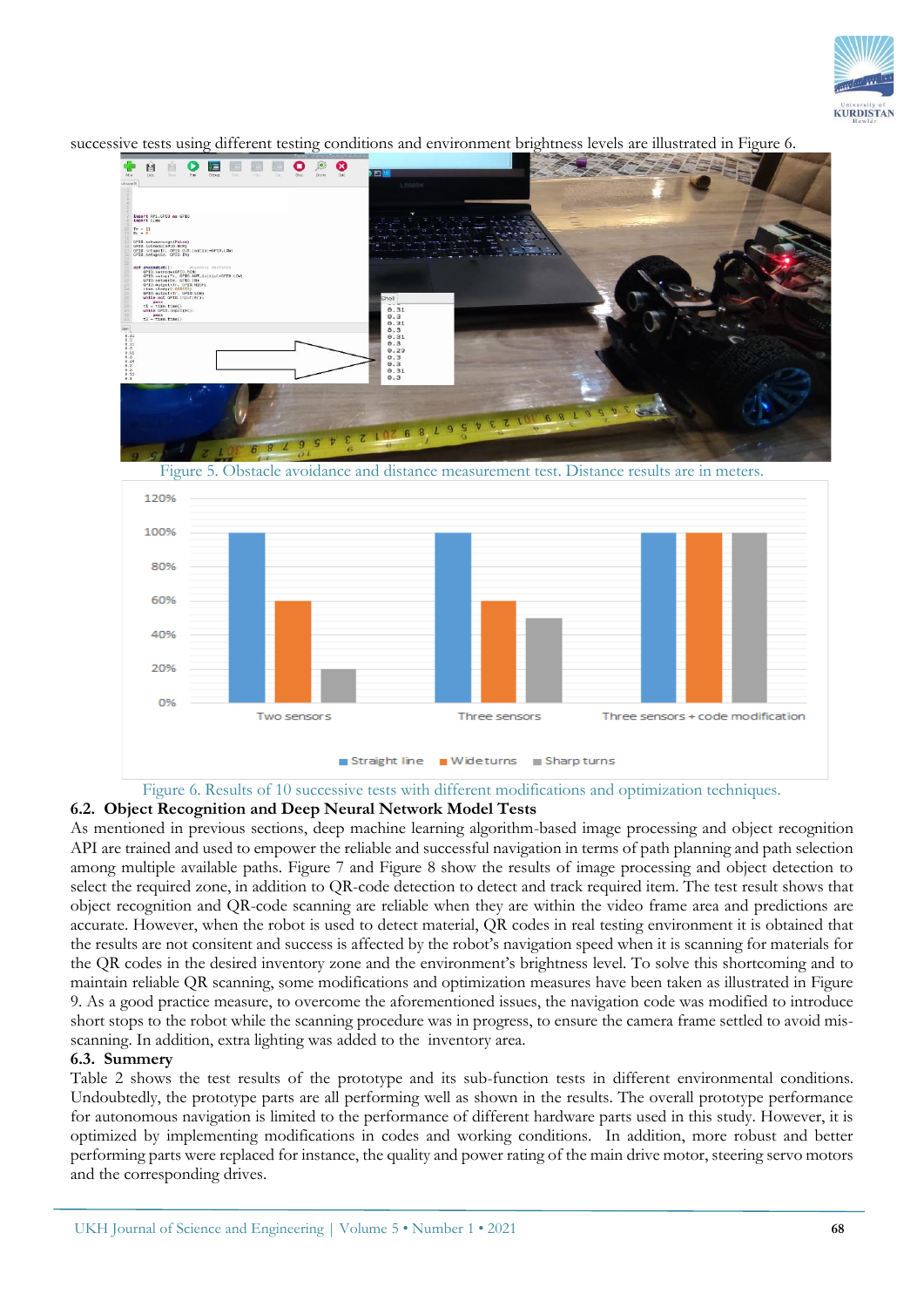

| <b>Tests Performed</b>                                                 | <b>Results</b> |
|------------------------------------------------------------------------|----------------|
| Different obstacle detection and distance measurement                  | Succeeded      |
| QR-code detection                                                      | Succeeded      |
| Recognize multiple objects in the same frame                           | Succeeded      |
| Patrol line detection with different environment brightness levels     | Succeeded      |
| Line following mechanism accuracy at high speeds and in straight lines | Succeeded      |
| Line following mechanism accuracy using sharp and wide turns           | Succeeded      |
| Accuracy at slow speeds and leaning (curved) lines                     | Succeeded      |
| Real-time navigation                                                   | Succeeded      |

Table 2. The prototype sub-function test results.



#### **6.4. Discussion**

The proposed prototype can provide simple and easily configurable navigation indoors, with predefined path planning that includes possible multi-paths branching from a main patrol line. The UGV can follow the patrol since it is equipped with infrared refractive sensors that can detect dark line that are traced on bright ground. The test results have shown that the system can effectively and successfully follow the path. The path selection to any required zone is decided by zone detection properties using an object recognition and image processing algorithm. When the robot is in the required zone, it uses QR-code detection with in the video frames to detect and track the required item.

 As previously mentioned, the proposed indoor navigation prototype can be easily deployed in different applications and environments other than warehouses and shopfloors, such as, hospitals for navigating vision impaired people to the desired destination.

# **7. Conclusion and Future Work**

This study aims to propose a low cost and easily configurable indoor navigation and material handling system for asset tracking purposes in different environments. In the study, the propsed model was used for autonomous navigation and material handling in a warehouse. Performance metrics were defined and studied throughout the experiments. The system achieved material handling and navigation through the integration of a simple collision free pattern following mechanism empowered by computer vision and object recognition using deep machine learning CNN model. The UGV always keeps following a fixed multipath predefined pattern, selects the required pattern based on a deep machine learning object recognition algorithm and tracked the wanted item through a QR code detection algorithm. The proposed system prototype integrates and empowers robot navigation with AI tasks through deep machine learning neural network model-based applications which in turn provides flexibility and adaptability to the system. Advantages include flexibility in re-configurations due to environment and infrastructural changes in implemented indoor area with minimum cost compared to other available techniques, in addition to the simplicity of implementation in various different indoor environments other than warehouses, such as in tour guide vehicle robots, and health care and patient transportation in hospitals etc.

 The focus of future work should be on identifying the real-time pinpoint location information of the robot with the aid of possible integration of some other available technologies and enhancements in deep machine learning algorithms. In addition, implementing the system in hospital navigation systems for the visually impaired and people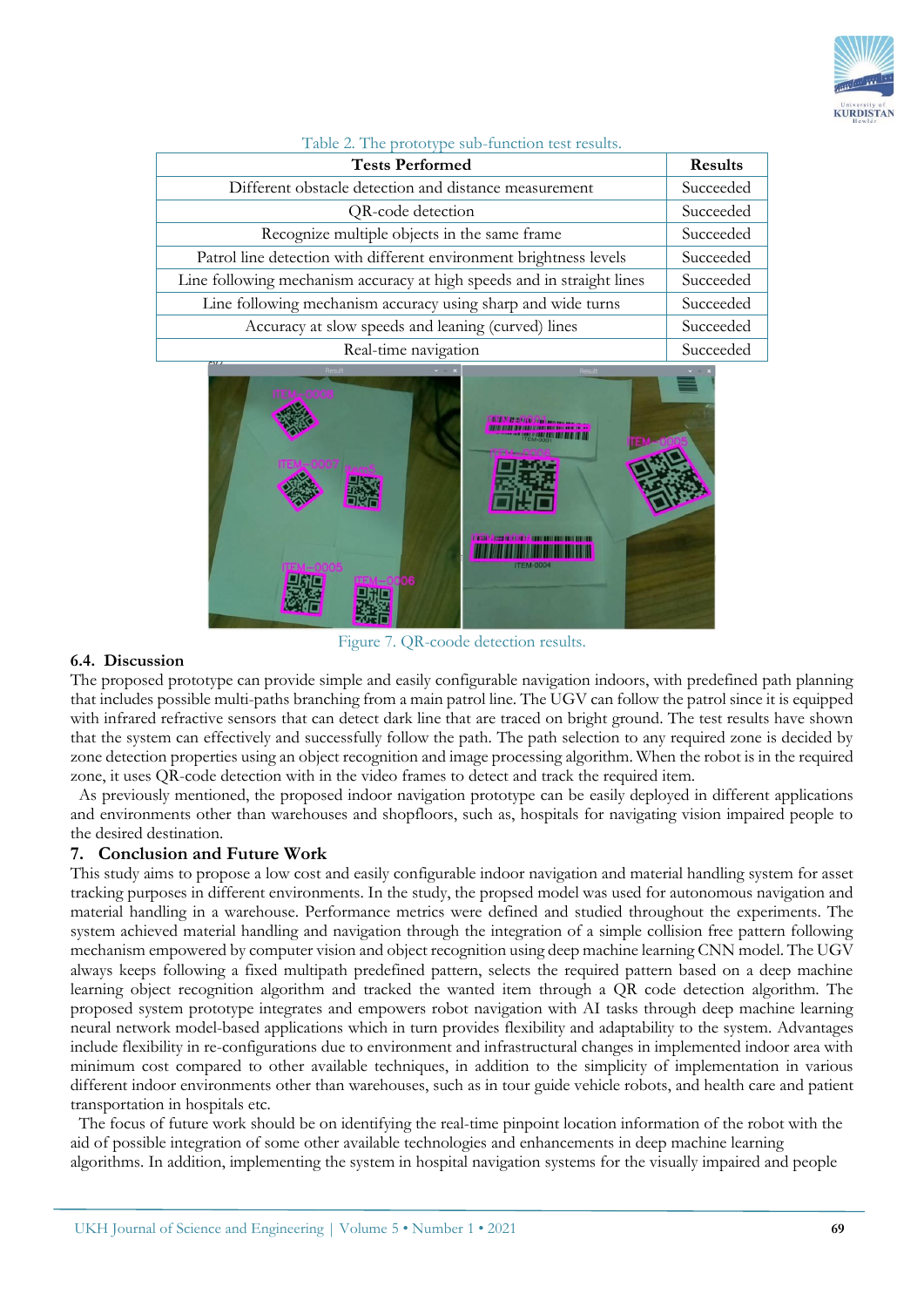

with special care needs, and incorporating additional functionalities such as voice command and narration services should be explored.



Figure 9. QR code detection test in real-time environments and with different conditions and optimization techniques.

### **References**

Asadi, K., Suresh, A. K., Ender, A., Gotad, S., Maniyar, S., Anand, S., Noghabaei, M., Han, K., Lobaton, E. & Wu, T. (2020). An integrated UGV-UAV system for construction site data collection. *Automation in Construction,* 112, 103068.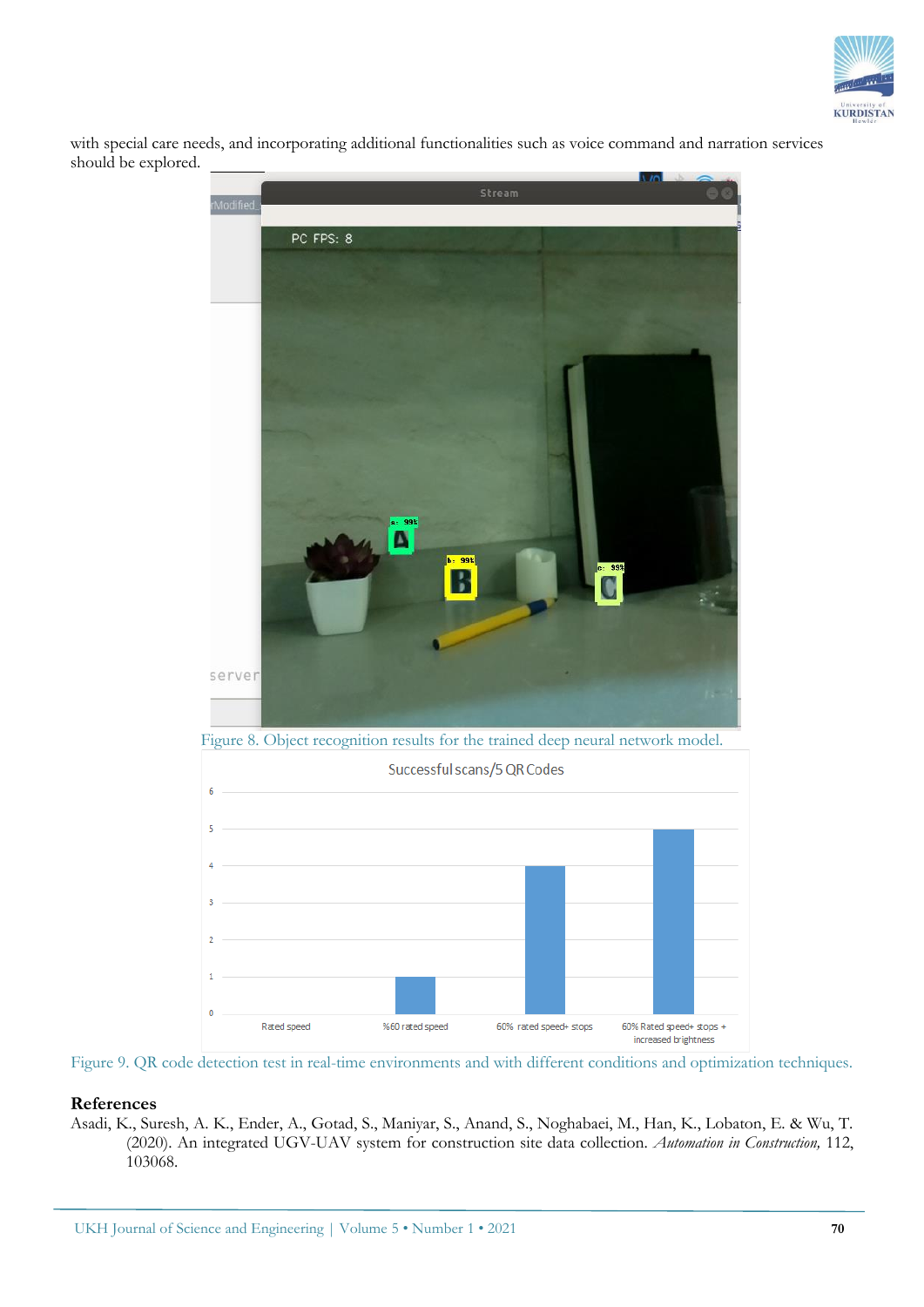

- Biader Ceipidor, U., Medaglia, C. M., Serbanati, A., Azzalin, G., Barboni, M., Rizzo, F. & Sironi, M. (2009). SeSaMoNet: an RFID-based economically viable navigation system for the visually impaired. *International Journal of RF Technologies,* 1, 214-224.
- Brena, R. F., García-Vázquez, J. P., Galván-Tejada, C. E., Muñoz-Rodriguez, D., Vargas-Rosales, C. & Fangmeyer, J. (2017). Evolution of Indoor Positioning Technologies: A Survey. *Journal of Sensors,* 2017, 2630413.
- Cui, Y., Zhang, Y., Huang, Y., Wang, Z. & Fu, H. (2019). Novel WiFi/MEMS integrated indoor navigation system based on two-stage EKF. *Micromachines,* 10, 198.
- Gezici, S. (2008). A survey on wireless position estimation. *Wireless personal communications,* 44, 263-282.
- Gorostiza, E. M., Lázaro Galilea, J. L., Meca Meca, F. J., Salido Monzú, D., Espinosa Zapata, F. & Pallarés Puerto, L. (2011). Infrared sensor system for mobile-robot positioning in intelligent spaces. *Sensors,* 11, 5416-5438.
- Kapoor, R., Ramasamy, S., Gardi, A., Bieber, C., Silverberg, L. & Sabatini, R. (2016). A novel 3D multilateration sensor using distributed ultrasonic beacons for indoor navigation. *Sensors,* 16, 1637.
- Kim, W., Yang, S., Gerla, M. & Lee, E.-K. (2016). Crowdsource based indoor localization by uncalibrated heterogeneous Wi-Fi devices. *Mobile Information Systems,* 2016.
- Kotanen, A., Hannikainen, M., Leppakoski, H. & Hamalainen, T. D. (2003). *Experiments on local positioning with Bluetooth.* Proceedings ITCC 2003. International Conference on Information Technology: Coding and Computing, 2003. IEEE, 297-303.
- Kriz, P., Maly, F. & Kozel, T. (2016). Improving indoor localization using bluetooth low energy beacons. *Mobile Information Systems,* 2016.
- Kumar, S., Qadeer, M. A. & Gupta, A. (2009). Location based services using android (LBSOID). 2009 IEEE international conference on internet multimedia services architecture and applications (IMSAA), 2009. IEEE, pp. 1-5.
- Lee, C. K. M., Ip, C., Park, T. & Chung, S. (2019). A Bluetooth Location-based Indoor Positioning System for Asset Tracking in Warehouse. 2019 IEEE International Conference on Industrial Engineering and Engineering Management (IEEM), 2019. IEEE, pp. 1408-1412.
- Liu, S., Atia, M. M., Karamat, T. B. & Noureldin, A. (2015). A LiDAR-aided indoor navigation system for UGVs. *The Journal of Navigation,* 68, 253-273.
- Liu, W., Anguelov, D., Erhan, D., Szegedy, C., Reed, S., Fu, C.-Y. & Berg, A. C. (2016). SSD: Single Shot MultiBox Detector. 2016 Cham. *Springer International Publishing*, pp. 21-37.
- Mautz, R. (2012). Indoor positioning technologies, ETH Zurich, Department of Civil, Environmental and Geomatic Engineering, Institute of Geodesy and Photogrammetry, Schweizerische Geodätische Kommission, pp. 86.
- Minaeian, S., Liu, J. & Son, Y.-J. (2015). Vision-based target detection and localization via a team of cooperative UAV and UGVs. *IEEE Transactions on systems, man, and cybernetics: systems,* 46, 1005-1016.
- Nagarajan, B., Shanmugam, V., Ananthanarayanan, V. & Sivakumar, P. B. (2020). Localization and Indoor Navigation for Visually Impaired Using Bluetooth Low Energy. *Smart Systems and IoT: Innovations in Computing.* Springer.
- Ni, L. M., Liu, Y., Lau, Y. C. & Patil, A. P. (2003). LANDMARC: indoor location sensing using active RFID. Proceedings of the First IEEE International Conference on Pervasive Computing and Communications, 2003.(PerCom 2003). 2003. IEEE, 407-415.
- Tiemann, J. & Wietfeld, C. (2017). Scalable and precise multi-UAV indoor navigation using TDOA-based UWB localization. 2017 International Conference on Indoor Positioning and Indoor Navigation (IPIN), 2017. IEEE, 1-7.